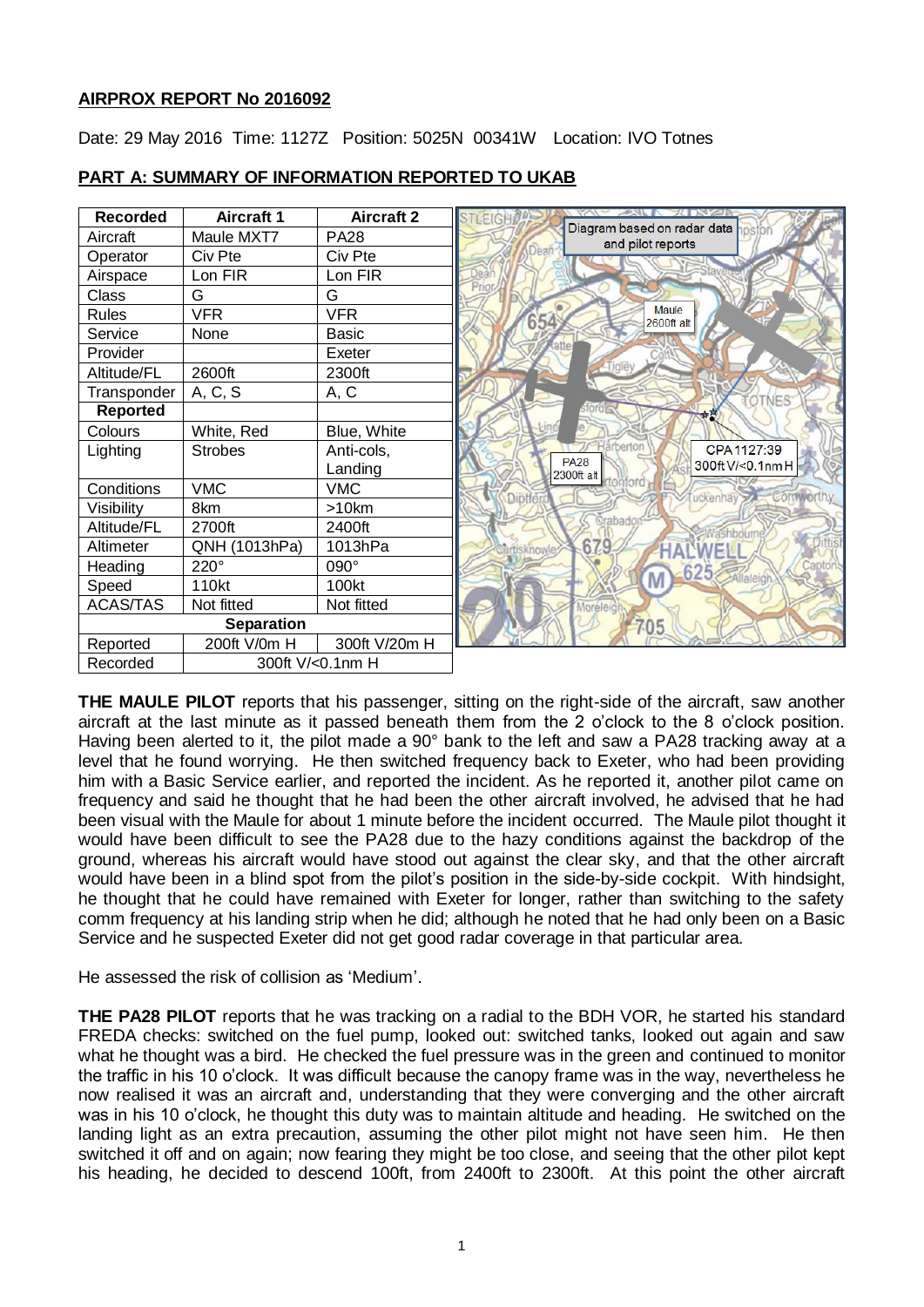crossed overhead. Immediately afterwards he heard the other pilot report it to ATC, he recovered from the descent to straight-and-level and then responded on the frequency.

He assessed the risk of collision as 'High'.

**THE EXETER CONTROLLER** reports that the Maule had been on a Basic Service about 6 minutes before the Airprox, at the time that he left the frequency the PA28 was well to the west and not in confliction, so no Traffic Information was passed. Traffic levels were quite high and, at 1130, the Maule pilot reported back on frequency to report an Airprox with a Cherokee and estimated the miss distance to be 100-200ft. The PA28 pilot then confirmed that he had seen the Maule and had been visual for about 1 minute before the two aircraft passed each other.

## **Factual Background**

The weather at Exeter was recorded as follows:

METAR EGTE 291120Z 02013KT CAVOK 18/10 Q1013=

## **Analysis and Investigation**

# **CAA ATSI**

At 1124:37 (Figure 1), the Maule pilot (which was still displaying the SSR code allocated by Exeter Radar) reported that he was overhead Torquay and was happy to transfer to his en-route frequency. This was acknowledged by the Exeter Radar controller who instructed him to squawk 7000. According to the recorded surveillance data, at this time the Maule was indicating FL026. The PA28 was 8.7nm west south-west of the Maule tracking east-south-east



indicating FL023. Figure 1 – Swanwick MRT at 1124:37 UTC

CPA occurred at 1127:35 (Figure 2) with a horizontal distance of less than 0.1nm and a vertical distance of 300ft.

The Exeter Radar controller had been providing a Basic Service to the Maule prior to the Airprox until the aircraft left his frequency. The Exeter Radar controller was providing a Basic Service to the PA28. A Basic Service relies on the pilot avoiding other traffic, unaided by controllers/FISOs. The provider of a Basic Service is not required to monitor the flight and pilots should not expect any form of Traffic Information from a controller/FISO<sup>1</sup>.



Figure 2 – Swanwick MRT at 1127:35 UTC (CPA)

 $\overline{a}$ <sup>1</sup> CAP774, Chapter 2, Para 2.1 & 2.5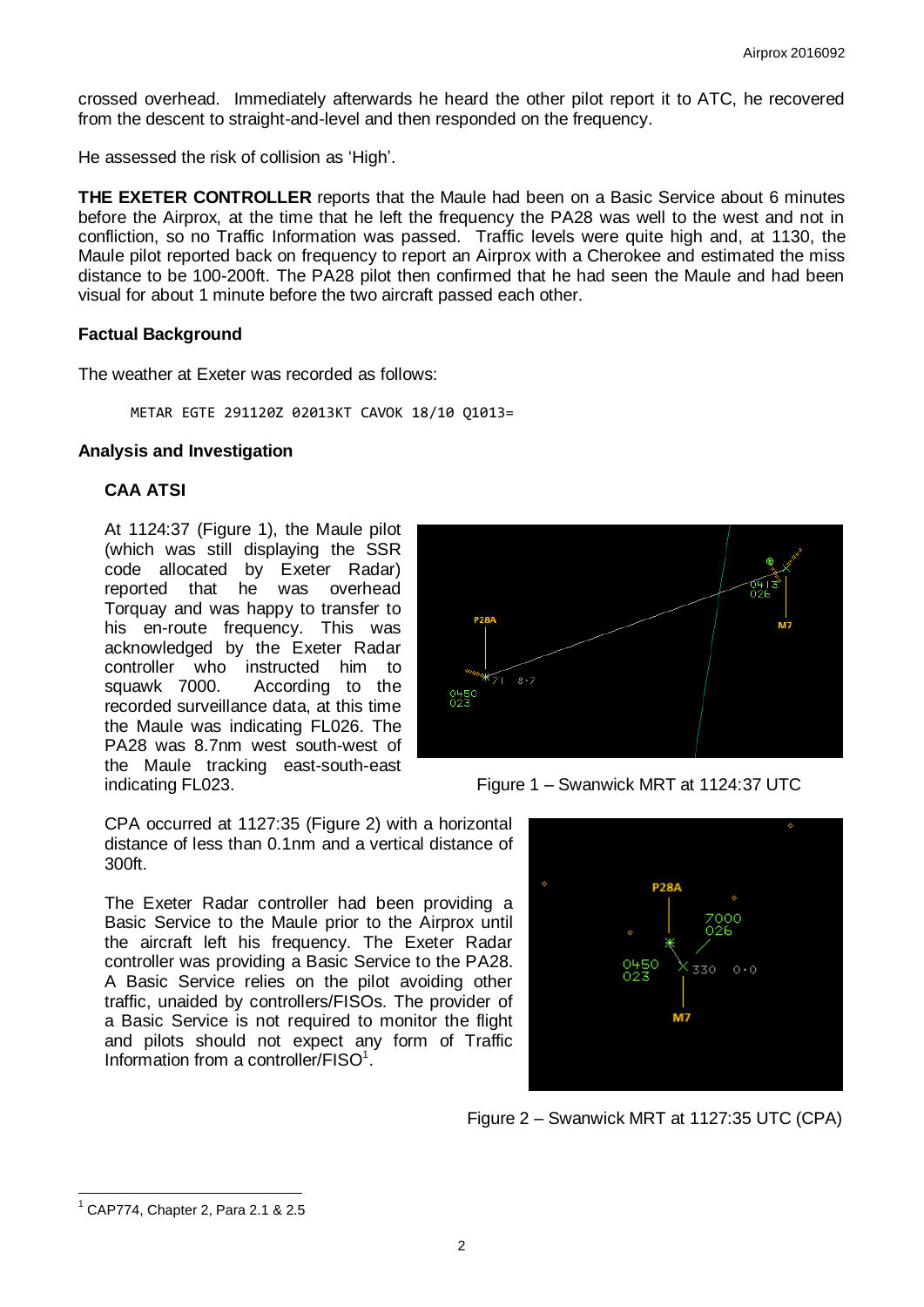# **UKAB Secretariat**

The Maule and PA28 pilots shared an equal responsibility for collision avoidance and not to operate in such proximity to other aircraft as to create a collision hazard<sup>2</sup>. If the incident geometry is considered as converging then the Maule pilot was required to give way to the PA28 $^{\rm 3}.$ 

#### **Summary**

An Airprox was reported when a Maule and a PA28 flew into proximity at 1127 on Sunday 29<sup>th</sup> May 2016. Both pilots were operating under VFR in VMC, the Maule pilot was not in receipt of an ATS. The PA28 pilot in receipt of a Basic Service from Exeter.

## **PART B: SUMMARY OF THE BOARD'S DISCUSSIONS**

Information available consisted of reports from the pilots of both aircraft, transcripts of the relevant RT frequencies, radar photographs/video recordings, reports from the air traffic controllers involved and reports from the appropriate ATC and operating authorities.

The Board first discussed the actions of the Maule pilot. Members noted his comments about remaining with Exeter for a Basic Service for longer, but agreed that, as he pointed out, he was probably at the limits of Exeter's radar coverage anyway. Moreover, under a Basic Service, Exeter were not required to give Traffic Information; if pilots require Traffic Information, they should opt for a Traffic Service. Absent any effective ATS, and with neither aircraft equipped with any form of electronic conspicuity, in this incident see-and-avoid was the sole remaining barrier against mid-air collision and this highlighted the importance of robust look-out in such situations. The Board briefly discussed the merits of electronic conspicuity, noting that in this case, both aircraft were transponder equipped and a TAS of some description might have alerted the Maule pilot to the confliction. Noting that such equipment had significantly come down in price in recent years, some members thought that there was merit in the CAA mandating that all aircraft carried a TAS of some sort (recent CAA CAP 1391 offers advice on electronic conspicuity systems based on ADS-B), . Although, the Board stopped short of offering this as a recommendation, they did wish to commend to all GA pilots the increased viability and utility of such equipment.

Turning to the PA28 pilot, members noted that he was visual with the Maule for some time, and, because he was on the right of the Maule, it appeared that he may have believed he had 'right of way'. The Board commented that SERA 3205 states that *both* pilots had an equal responsibility to avoid a collision and that, when converging, the aircraft which has the other on the right is required to give way, which is not the same as saying that the aircraft on the right has right of way. Furthermore, it is a flawed strategy to assume that the other pilot has seen you in any conflict situation; experience shows that failure to see other aircraft is the prime cause of Airprox in Class G airspace... The Board were therefore somewhat surprised that the PA28 pilot continued on, even though it was becoming increasingly obvious that the Maule pilot was not altering his course. In this respect, members also wished to draw attention to the fact that the converging rule states that pilots are to maintain *heading* and *speed*, not *altitude* and *speed,* as in the PA28 pilot's comments. In short, the PA28 pilot could easily have changed his altitude earlier and then proceeded to flash his lights to draw attention to himself. Ultimately, the converging rules are for use in the later stages of a conflict, and nothing prevents a pilot from altering course if he sees another aircraft at long range, as was the situation here; although the PA28 pilot did eventually descend to break the collision course, the Board thought that a turn of just a few degrees much earlier would have been a safer option. The discussions then led the Board onto the use of the landing light, and, although not directly connected to this incident, GA members wanted to impress upon pilots the merits of leaving the landing light illuminated at all times. They noted that new LED lights had a much longer life than the old style bulbs, and there was plenty of evidence to suggest that keeping the landing light on not only increases conspicuity for other pilots, but also scares away birds.

 2 SERA.3205 Proximity.

<sup>3</sup> SERA.3210 Right-of-way (c)(2) Converging.